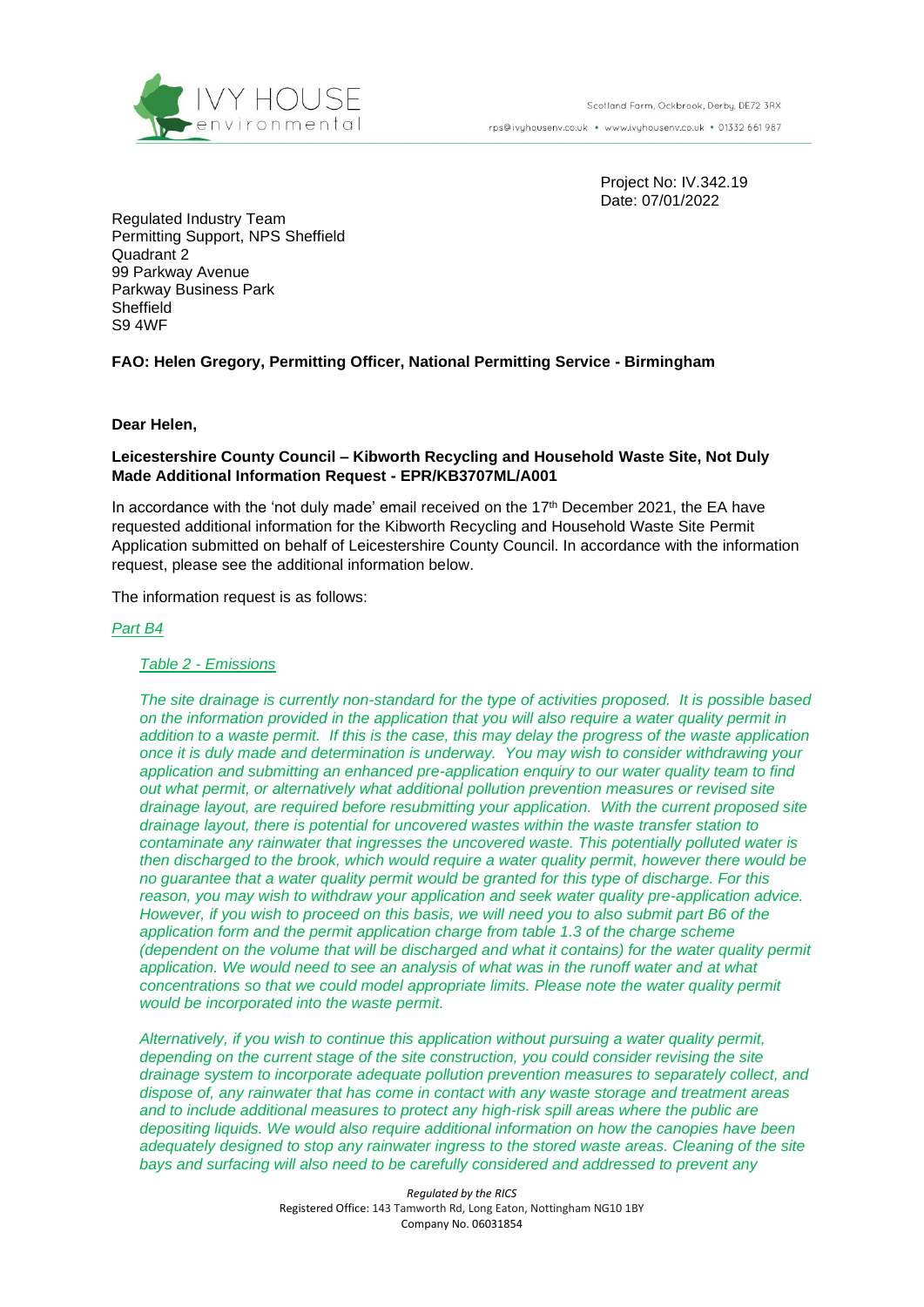

*contaminated water reaching the watercourse. These requirements are within the Non-hazardous and inert waste appropriate measures guidance. If it is your intention to revise the site drainage to address these concerns, please confirm this. If this is confirmed then we would not seek the water quality permit application forms and fee at the duly making stage but may however request them at the determination stage if the revisions are found to be inadequate to control the pollution risk. Please note as this information will be requested at the determination stage this is likely to cause delays and you are therefore advised to start preparing this information whilst you await your application to be allocated to a determining officer.*

We confirm that we choose the second option and wish to continue with the application without pursuing a water quality permit.

*Table 3a: You have correctly referenced both the chemical waste appropriate measures guidance and the non-hazardous and inert waste appropriate measures guidance in this table. However, for both sets of measures you also need to either agree that the measures in the guide will be fulfilled or provide alternative measures listed in Table 3a. If this information does not fit within the table on the form, you may provide these details on a separate sheet and reference it in Table 3a.*

Please find the updated Part B4 form attached. In regards to Table 3a and the clarification you provided on this question via email dated 21<sup>st</sup> December 2021, we confirm that our proposed measures do not deviate from those listed in the guidance provided in Table 3a.

*Table 3b: please remove the Noise Management Plan from this table for the reasons explained in the section under 'charge' below.*

The Noise Management Plan reference has been removed from Table 3b, please see the attached updated application form Part B4.

# *Part F1*

### *Charge*

*Unfortunately, the application payment you sent is incorrect. The charge for 1.16.9 is £3,965 rather than the £3,695 stated on the form. Also, you have paid for a noise management plan (NMP) to be assessed which our screening has shown is not required for this application. The £1,246 will therefore be returned to you. We will hold the NMP on file. In the unlikely event that the determining officer does decide that there are potential noise issues, they will request the fee at that time. The application charge is therefore £15,623. Therefore £976 will be returned to you.*

We acknowledge the above and appreciate you arranging the refund.

#### *Declaration*

*Please provide evidence that Andrew Harper has the authority to sign on behalf of the council. If he does not someone in a more senior position within the council will need to sign the declaration, for example the Director of Environment and Transport.*

Please find attached the updated Part F1. Note that Joanne Guyll (Assistant Director for Environment & Waste Management) has the authority to sign this declaration, which has been updated accordingly. We have also taken the opportunity to update the relevant tables to reflect the correct fee as outlined above.

> *Regulated by the RICS* Registered Office: 143 Tamworth Rd, Long Eaton, Nottingham NG10 1BY Company No. 06031854